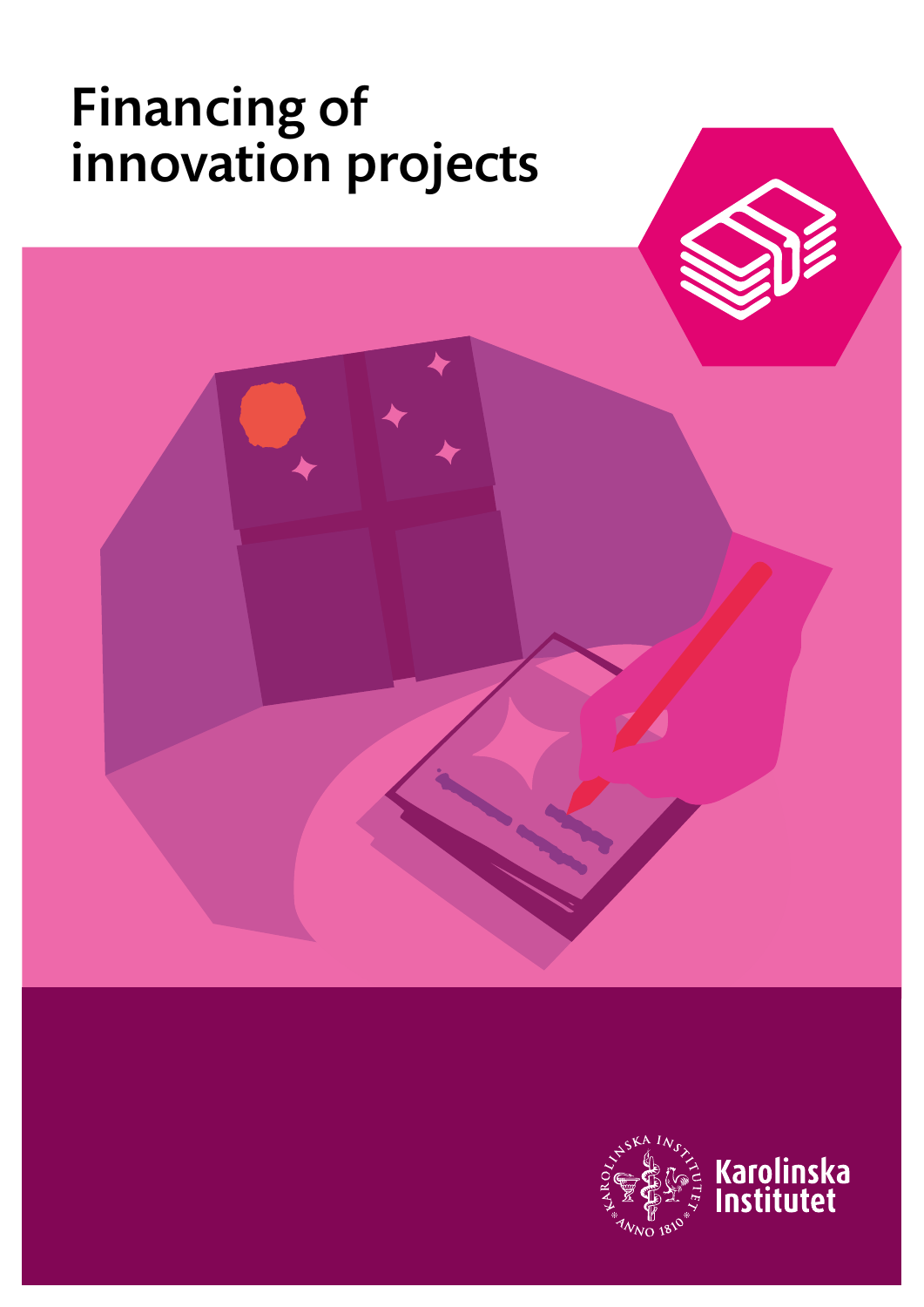# Financing of innovation and business-related projects

If you have ideas for an innovation project you want to carry out, you often find that you reach a point where you require external resources to continue. This document is a summary of the most important sources of financing, and makes reference to some of their advantages and disadvantages. Financing of pure research is not included in this context.

### **Capital requirement**

In addition to a good idea, an entrepreneur requires access to resources in the form of capital, expertise and time (Money, Men & Minutes). Capital can be divided into contributions, loans and own capital, the latter also referred to as venture capital. Venture capital is money invested by an investor and that will be lost if the project fails. Input of extra capital may be required at different stages of the company's development or if there are changes in ownership.

The scope of the capital requirement depends on the phase of development for the project or company, for example:

- Study phase.
- Patent phase.
- Prototype development.
- Clinical trials.
- Market launch.
- Production phase.
- Expansion phase.

Financing and capital supply at the different commercial phases have different terminology:

- Seed funding or early stage funding; financing before a company has been founded.
- Start capital; capital required to start the new company.
- Expansion capital; capital supplied when the company has products on the market and plans to expand.
- "Replacement"; when an investor, for example a venture capital enterprise, acquires the shares of a different investor in the company.
- Buyout; capital supplied when the company is acquired by another company.

### **Sources of financing**

It can be difficult to find the correct source of external capital. It is therefore recommended to start by evaluating whether capital can be sourced from the immediate environment, or how long you can sustain the project without incurring debt. Below, we will study some sources of financing of early-stage business-related projects or to start a company. At the end of the document, we will also provide several possible sources of financing of non-commercial projects.

- Self-financing/internal financing.
- Customer/supplier financing.
- EU and public financing.
- Bank loan.
- Venture capital.
- Business angels.
- Crowdfunding.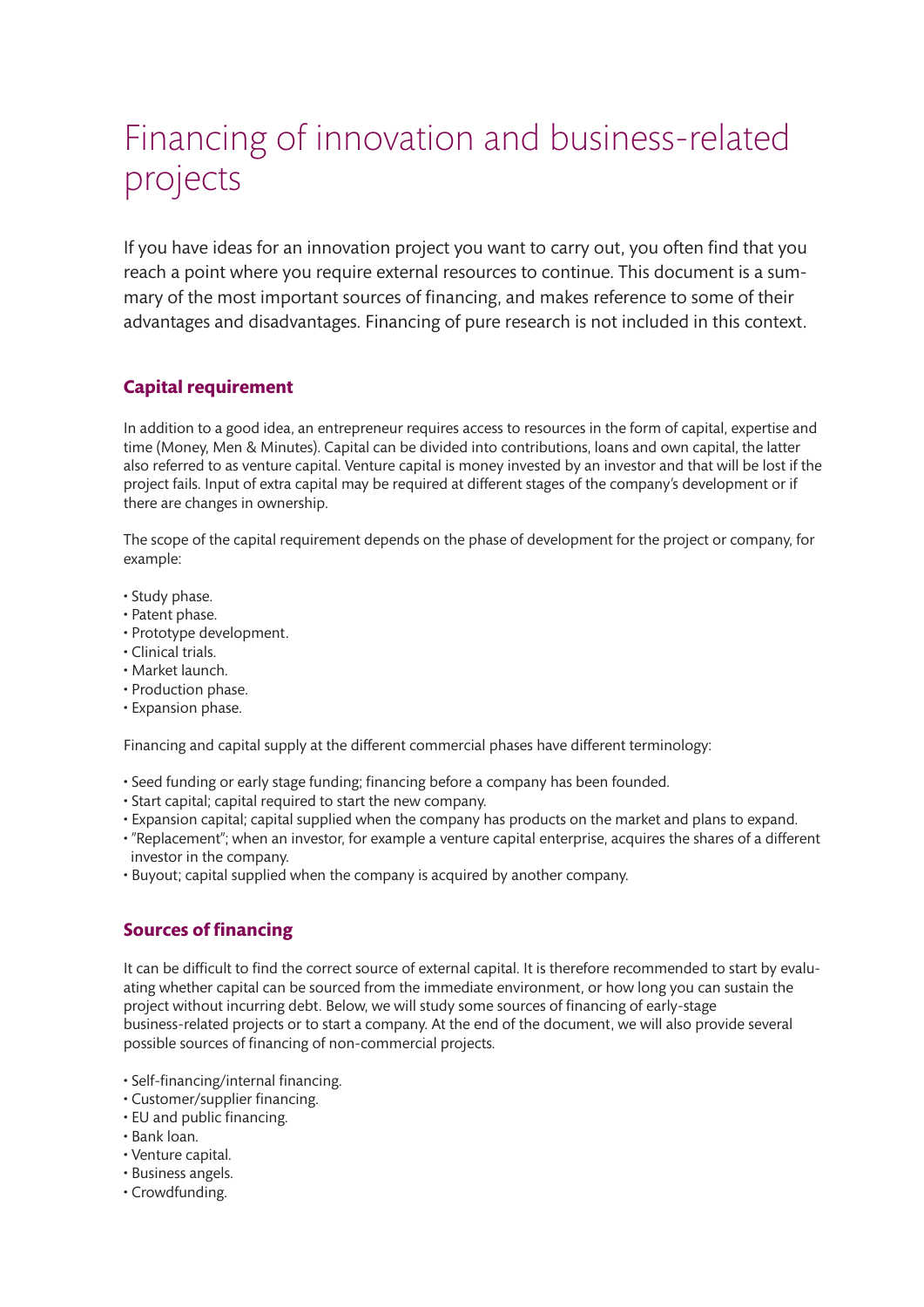# Self-financing/internal financing

This type of financing is often the first choice as it is easily available and has low costs. Think carefully about how much you want and can afford to spend, and the possible consequences if the project fails. If you are not willing to invest at least a certain amount yourself, you will most probably find it difficult to convince others to do so.

Internal financing is when financing is generated by earnings from sales or via the injection of private funds. A common source of self-financing may also be friends and family (often referred to as the three F – Family, Friends & Fools). Keep in mind however that the consequences of involving those closest to you may not only imply a financial risk but also a social risk.

 One type of internal financing is referred to as "financial bootstrapping", implying that you are extremely conscious of costs and always attempt to find alternatives that involve as low costs as possible. You could, for example, choose inexpensive premises (or work from home as long as possible rather than renting an office), or offer employees the opportunity to be co-owners or receive shares in the company in return for accepting lower salaries or working for free in the initial period. You can also attempt to find students to help with the project, purchase services (instead of employing staff) or borrow or buy second-hand equipment and technology required for operations. One good way of quickly obtaining external capital for the company can be, at least initially, to offer the company's expertise in the form of consultancy services – work that can be carried out simultaneously with the development of ordinary operations for the company.

 If you are able to manage with internal financing and allow the company to grow in line with increased sales, then your company will have what is known as "organic growth". However, if you are not satisfied with this, or if internal financing is not sufficient, you will have to seek external financing. External financing can be sourced from customers/suppliers or via external financers. The following paragraph contains several examples of external financers.

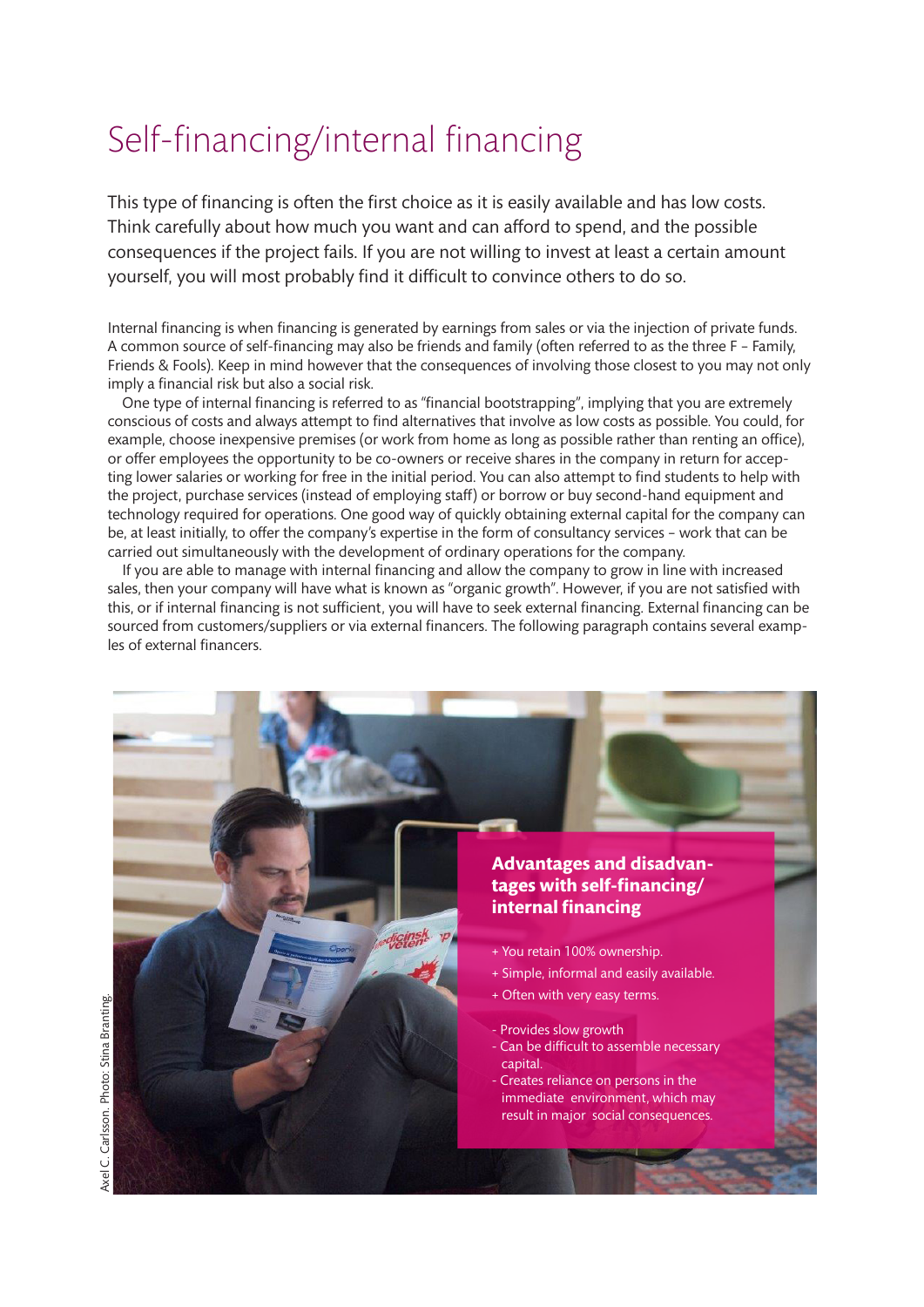# Customer or supplier financing

Customer or supplier financing implies that you arrange financing from your customers and/or suppliers. Financing from customers can take the form of advance payments or if you have long-term agreements with your customers by attempting to choose a payment model that provides earnings as early as possible, for example by charging an up-front fee.

Another option is to allow suppliers to contribute towards financing. This could, for example, take the form of an agreement to extend the period for payment of their services or goods, a postponement of costs. Alternatively, you can postpone payments by e.g. hiring equipment instead of purchasing it or finding some other way of sharing the risk with the suppliers.

 Customer/supplier financing helps improve liquidity and solvency for the company or project. As compensation for their assistance with financing, the customer or supplier normally requires certain benefits in return.

 Examples of such benefits may be providing the customer with a time-limited exclusive right to your product or providing the supplier with a time-limited sole right as supplier of necessary materials or components to your company.

### **Advantages and disadvantages with customer or supplier financing**

- + Increased liquidity for the company.
- + Low costs.
- Limited amount of capital available.
- Requires participation by a customer or supplier.
- Affects relationship with customers and suppliers.

# Public financing and EU financing

Public organisations, such as the government, municipalities or the EU, may at times provide support to companies and commercially-oriented projects via loans, grants or own capital. The underlying purpose of such support is often a political objective that promotes growth, employment or generation of new businesses. The purpose may also be to promote a certain field within industry, technology or a specific target group based on origin, age or gender.

### **Public funds available for companies**

There are no general grants available for starting a new company or business. There is a time-limited grant for unemployed persons who want to start their own company, in the form of so-called "Support for starting a business", up to six months and provided by Arbetsförmedlingen, the Swedish employment service.

 There are numerous publicly financed programmes for research-based companies, particularly new companies and small and medium-sized companies, to help you develop your ideas and make them more competetive.

 Such programmes frequently require the involvement of several professional partners, e.g. based on consortiums that comprise researchers, industry and other partners. For projects associated with health, there is often a requirement for involvement in healthcare.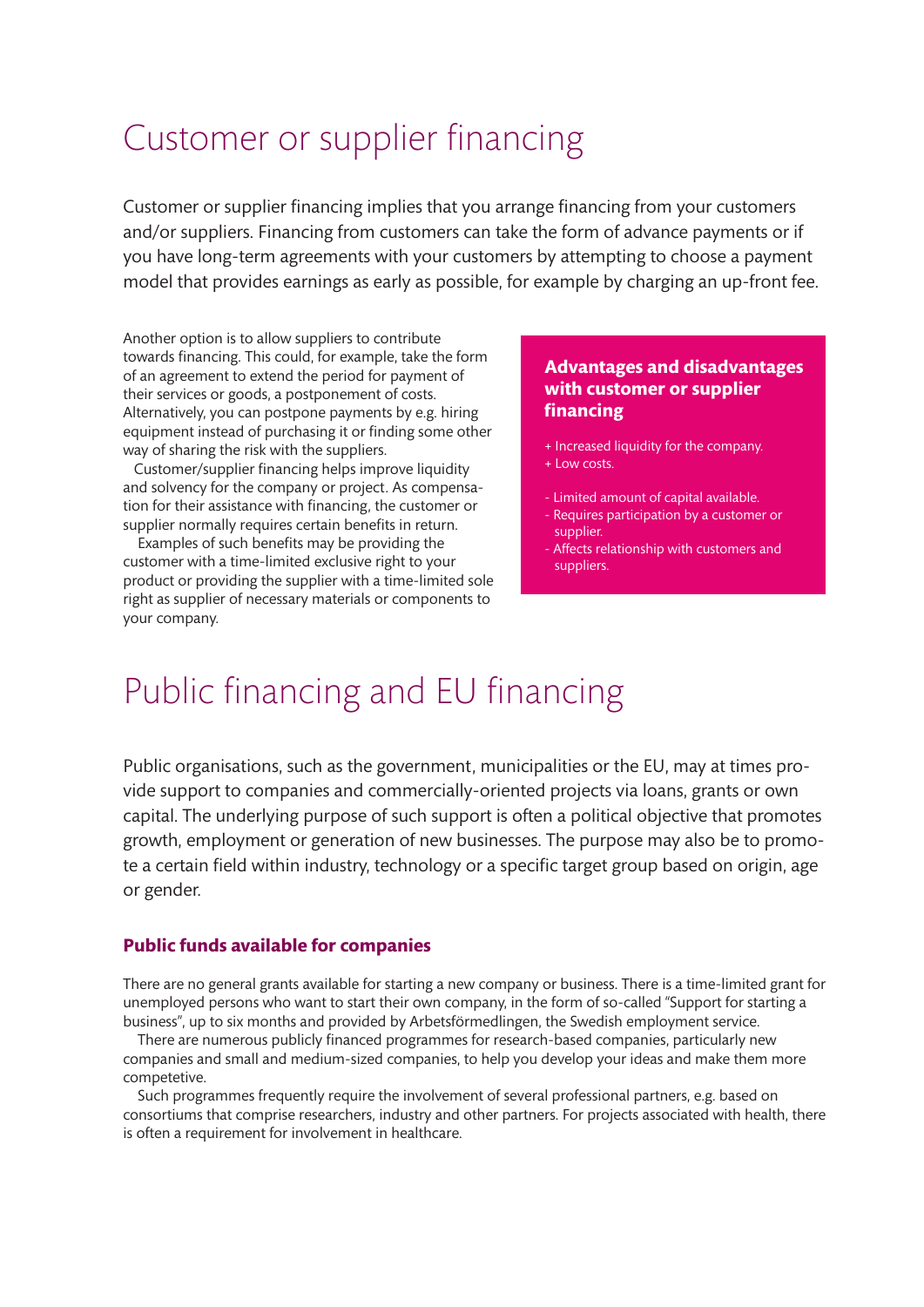#### **Example of Swedish public funds**

The two most significant Swedish enterprises that are sources of financing for innovation projects and new companies are Vinnova and Almi. Vinnova provides funding for evaluation/verification of business ideas and projects, but also for cooperation projects between industry and academia. Almi provides various forms of grants, loans and venture capital for companies in the start-up phase.

 **Vinnova**, Sweden's innovation agency, has a large number of grants and programmes available for new companies and ideas that are developed from academia. The best way to find relevant Vinnova programmes (future and current announcements) is to visit Vinnova's website, www.vinnova.se. One example of a programme financed by Vinnova is "the verification for growth" (VFT). This programme allows Vinnova to carry out a comprehensive commercial verification of the results of research in order to minimise the technical and commercial risks, identify the most appropriate strategy for commercialisation and develop a concept that can be adequately protected during the ongoing commercialisation process. You can apply for up to SEK 300,000 with this programme. Vinnova's verification programme is currently administered by the univeriteies themselves.

 **Almi** is a governmental financing body represented throughout Sweden via regional subsidiaries. Almi provides consultation, mentorship and different forms of financing:

#### *Innovation cheques*

Almi administers so-called Innovation Cheques on behalf of Vinnova. An innovation cheque can be utilised for innovation projects in the early phase or to develop a company and intellectual property rights, not for patent applications. External services can be purchased from other suppliers.

- Maximum amount is SEK 100,000.
- The company should have minimum three employees.
- The company shall have been active in the industry for minimum one year.
- Net revenue shall be more than SEK 1.5 million.
- The company should not have received more than SEK 50,000 from Vinnova over the past five years.

#### *Innovation loan*

- May be utilised to develop a product, protect intellectual property rights or for market surveys.
- Soft money (the loan is only repaid if the product reaches the market). Two years without amortisation, repayment within five years, only for companies.
- Minimum amount is SEK 50,000.
- For loans that exceed SEK 300,000, there is a requirement of minimum 50% co-financing.
- Security required for the loan, may be a patent, brand, industrial design right.

#### *Feasibility study funds*

- A grant of up to SEK 35,000. Can be applied for by companies or private individuals.
- For innovative products in the development phase that are applicable for commercial and technical evaluation, for example services by consultants/ specialists, legal, technical or market.
- The grant may cover maximum 90% of capital equirement.

#### *Business loans*

- Loans for both new and established companies (<250 employees).
- Requirement for minimum one other co-financer.
- No maximum amount for the loan.
- Repayment in maximum five years.
- High risk high interest (> the bank).
- Takes security in the company and requires a guarantee.

#### *Micro-loan*

- Loan for new companies and companies struggling to find financing on the traditional capital market.
- Maximum amount: SEK 250,000.
- The loan may cover 100% of capital requirement.
- Mainly based on business opportunities.
- High risk high interest (> the bank).

Almi also has a special growth loan for companies targeting growth, the minimum amount you can apply for is SEK 250,000, in addition to an export loan for companies that want to start exporting. The latter can cover up to 90% of capital requirement with no limitation on amount.

 Almi Invest, a subsidiary in the Almi Group, is a venture capital enterprise that invests from seed stage to expansion phase. 50% of the capital in the fund originates from the EU's structural funds.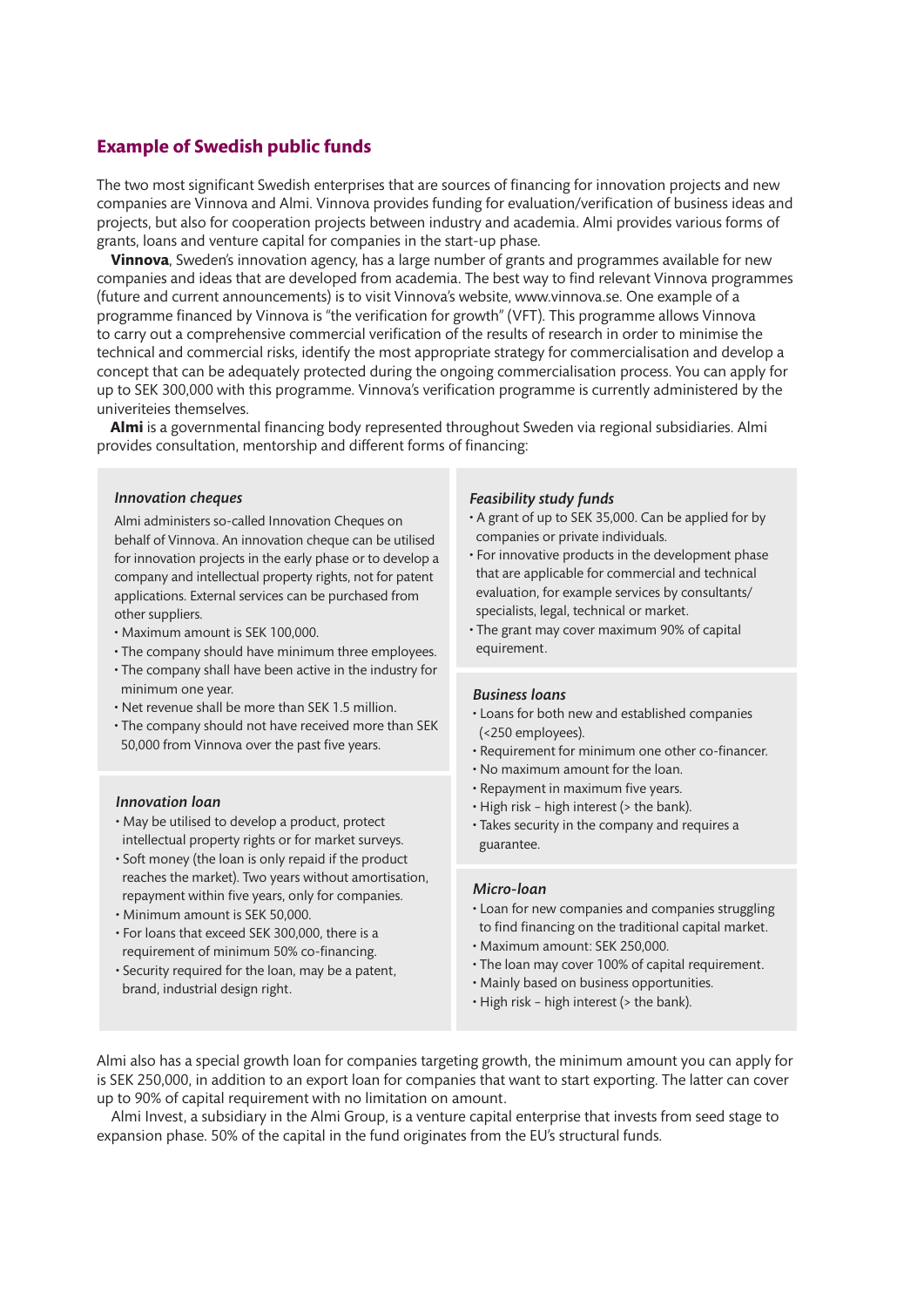### **EU financing**

The EU does not provide general financing or loans for setting up new companies, but there are several programmes available for development of early-stage business concepts, product development and cooperation projects, particularly if you are a small or recently established company.

 Horizon 2020, the EU Framework Programme for Research and Innovation, has in total more than EUR 80 billion in funding available, of which EUR 2.8 billion targets entrepreneurs. Companies can receive support in the form of grants, loans or guarantees. There is also the option to have exclusive contracts for the delivery of different goods and services.

 Applications for financing can be submitted for: risk assessment activities, design or market surveys and investigation of intellectual property rights, prototypes, miniaturising, upscaling, design, performance verification, testing, demonstration, development of pilot, validation for market launch.

 Such financing often requires the involvement of project partners from several EU nations (applications can be made for travel expenses). It can be difficult to gain an overview of current and future announcements, but information and a support office are available on Vinnova's website, www.vinnova.se, click on the menu for EU and international cooperation.

# Venture capital

Venture capital is the same as the company's own equity, i.e. the capital that you or some other party (person or company) invests in your company in expectation of a return on the investment. Venture capital is therefore the capital invested in exchange for a share in the project.

Today, there is an entire industry of enterprises and funds (Venture Capital or VC enterprises) that provide venture capital in return for a good yield on their investment. The so-called venture capital industry emerged in the USA in the 1950s. It arrived in Sweden some 20 years later. Today, venture capitalists administer more than SEK 200 billion in Sweden alone, 70% of this amount is foreign capital. The largest enterprises comprise pension funds and insurance companies. Private individuals that provide venture capital are often referred to as business angels, more information in the next paragraph.

#### **Venture capital can be divided into two sub-groups:**

- Public Equity; investments in listed companies, companies on the Stock Exchange venture capital realised for example via new share issues.
- Private Equity; active and time-limited capital offered to unlisted companies. Private equity can in turn be divided into; Venture Capital (primarily targeting companies in the seed, start-up or expansion phases) and Buy-Out (transactions between mature companies).

### **Advantages and disadvantage with VC financing**

- + Financing at an early stage (no requirement for existing sales).
- + Large amounts of funding available allowing more rapid development for the company.
- + Financer often an active owner (contributes experience, expertise and network).
- You lose a certain amount of control over the company/diminished influence
- The financer demands rapid growth..
- Very selective financers.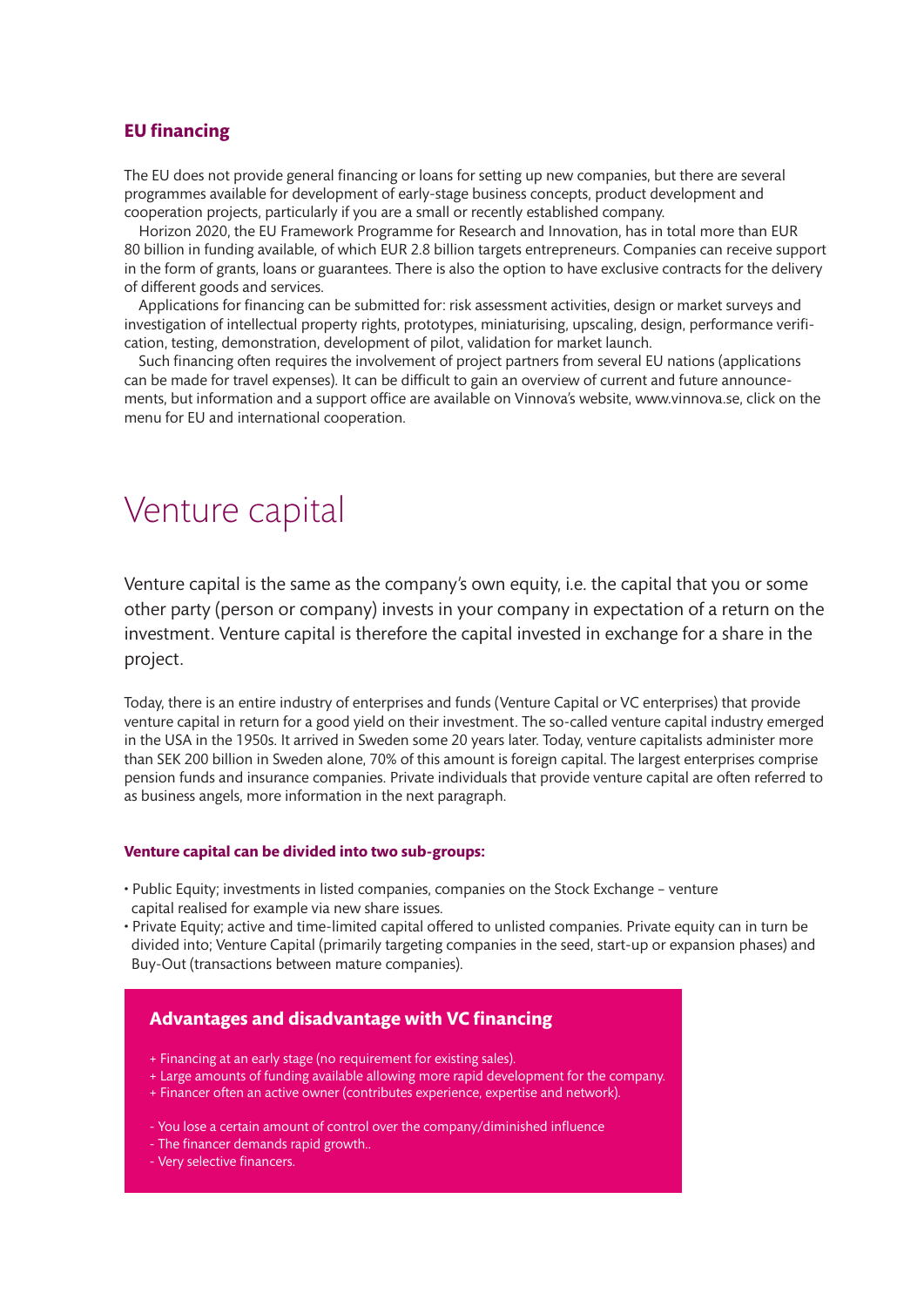For an external person or party willing to invest in your project, you should provide an exit opportunity, that is a point in time when the financer can leave the project and recover the capital invested, hopefully with a good return, or investment.

Examples of exit opportunities:

- Listing on a stock exchange. Also referred to as IPO (Initial Public Offering) or stock exchange introduction.
- Industrial financing. An established company acquires the investor's shares.
- Financial financing. A different financer takes over the investor's shares.
- Repurchase by the entrepreneur.

There are certain fundamental requirements for a venture capital enterprise to invest in a company or project:

- The company shall be a limited company.
- It should have a unique business concept.
- Strong focus on growth and profitability.
- The company concept should be scalable.
- The company shall have the correct expertise and experience (strong team).
- Clear and trustworthy business plan. This should comprise what is behind the project, experience, mission, type of operation, clear description of the product, market description and, not least, the proposed exit strategy.

The money invested mainly originates from institutes such as pension funds and foundations (limited partners) and is placed in joint funds that are administered by the venture capital enterprise (general partner). The size of the investment can vary substantially, from perhaps a few hundred thousand SEK to some hundred million SEK. The investment horizon, that is the period from which the investor invests in the project until the date of exit, may vary between three to ten years. The longer alternative is not uncommon for projects/companies involving life sciences. Venture capitalists are often active investors and will require an influence on the company's development by means of involvement in the company's Board of Directors.

You can find the addresses for venture capitalists (companies and funds) and their target areas on the website for the Swedish Private Equity & Venture Capital Association (SVCA) at www.svca.se.

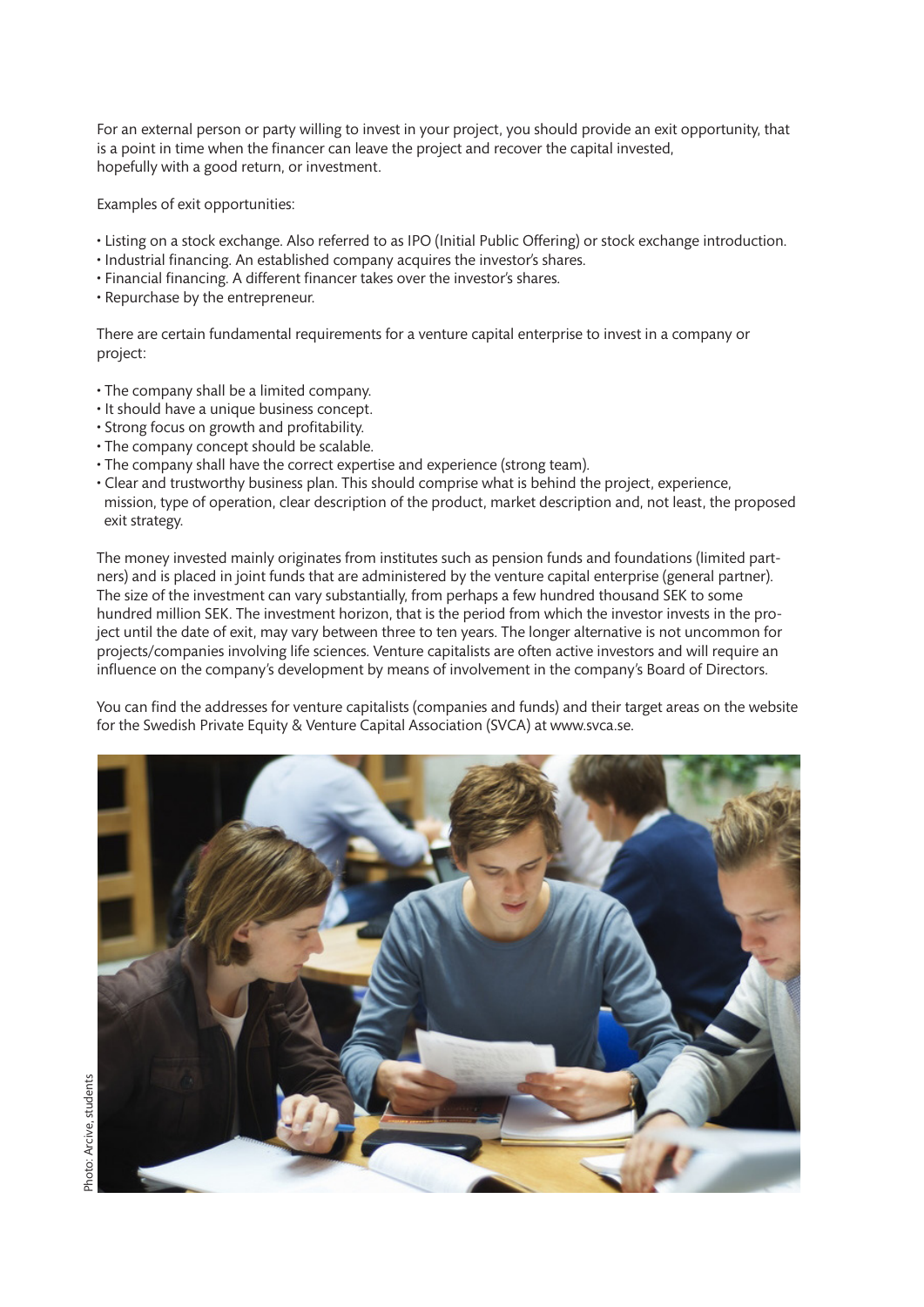# Business angels

A different type of venture capital is the capital offered by so-called "business angels". Business angels are private investors, that is a persons who invest both capital and knowledge in promising new projects and companies.

Business angels are often persons with previous experience of starting and running their own businesses. They have frequently achieved successful exit strategies, releasing capital that they want to invest in new ideas. In addition to the actual capital, they also provide experience, expertise and networks. It is often said that business angels "combine heart, brains and wallet" when investing.

A business angel's investments are often of a different nature than investments made by VC companies:

- Business angels tend to invest lower amounts.
- The decision to invest is based more on intuition and confidence in the entrepreneur.
- The business angel can decide quickly to invest as they only have to take their own money into consideration.
- Business angels assess other parameters than purely commercial issues, such as projects with a social utility value, "the fun factor", how challenging the project is, whether the project has a certain purpose.

There are between 3,000 and 5,000 active business angels in Sweden. In total, they invest approximately SEK 2 billion annually. Many business angels are organised and invest in so-called networks (BAN– Business Angel Network). There are currently 200 to 300 such networks in Sweden. A list of business angels can be found on the Swedish website for the Swedish Private Equity & Venture Capital Association (SVCA) www.svca.se

### **Advantages and disadvantages with business angels**

- + Potential for financing at early stage (no requirement for existing sales).
- + Rapid decision-making and quick access to capital.
- + Offer expertise, experience and networks (active owners).
- Can be difficult to find the correct business angel.
- Very selective.
- Entrepreneur/founder loses some Influence over the company.

# Bank loans

Bank loans are perhaps the most common form of external capital. Banks specialise in supplying capital and managing risk. Before lending money, banks normally require some form of security from the borrower. As security, you can use mortgages on for example inventory, machinery, trade receivables or the company's real estate. You can also allow another party to take the role of creditor (loan guarantor).

Bank loans almost always require presentation of a business plan for the company, in addition to a reliable budget and an annual report. The latter is required to allow the bank to assess the capacity to pay back the loan, the risk.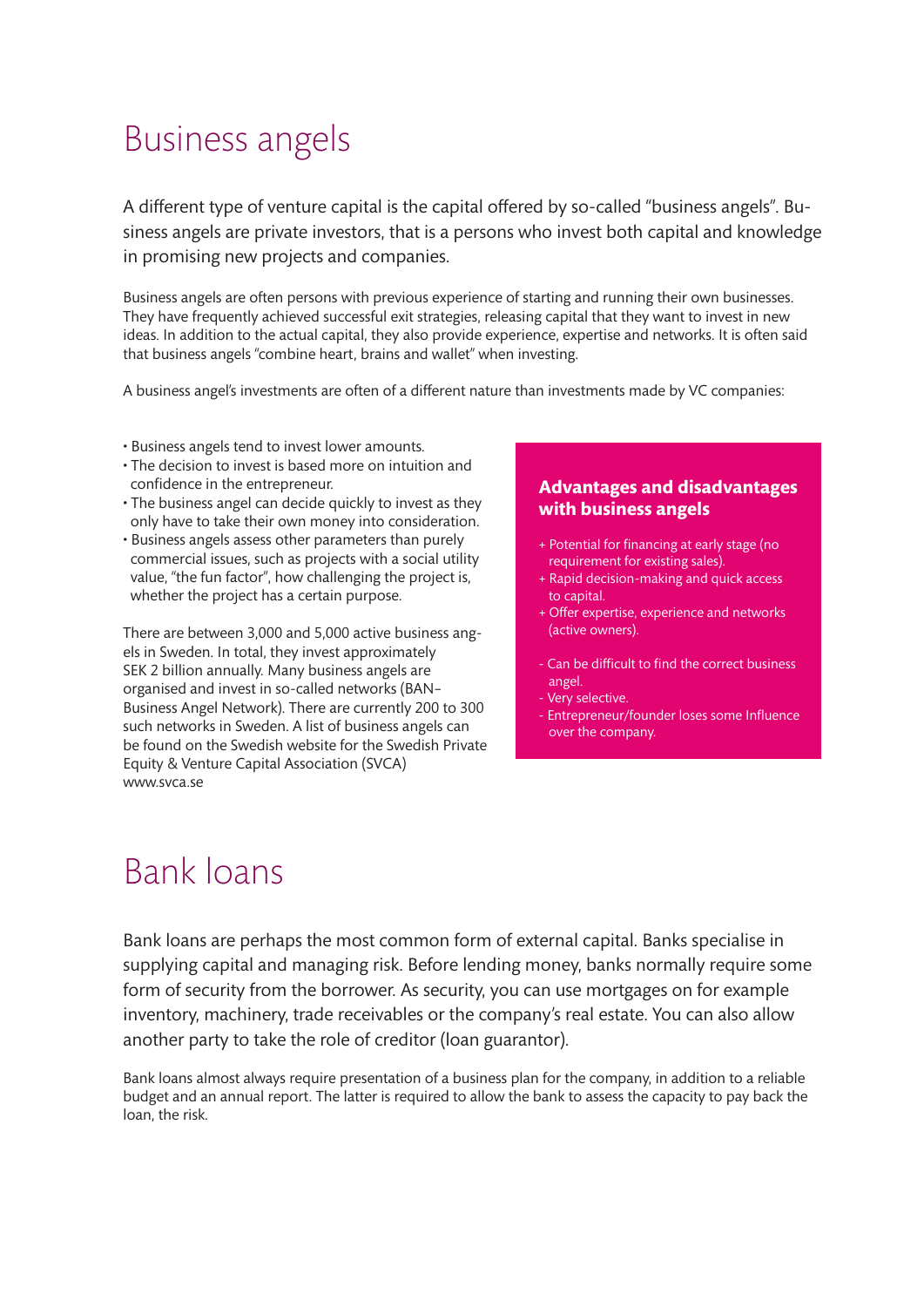The company shall preferably have initiated sales and have generated a profit. When the company (loan applicant) signs an agreement with the bank (lender), the owner also signs a repayment plan (when and how the loan shall be repaid), specification of the security and the interest rate.

 The interest rate is primarily based on the market, the company's risk and the security provided. Please note that interest rates are almost always negotiable.

When assessing the borrower, the bank investigates the following:

- Liquidity namely the capacity to pay in the short term.
- Financial strength the percentage of own equity in relation to total assets.
- Yield result in relation to capital.

In addition, the bank will always carry out a credit rating and examine former credit history to ensure that the borrower is able to pay the cost of the loan and that the bank can hedge its earnings.

### **Advantages and disadvantages with bank loans**

- + Financially strong financer that can quickly supply capital.
- + A number of different loan alternatives/ credits available.
- + Several ways to obtain capital from your company's assets, for example invoice factoring.
- Formal financer that demands profitability and "figures in the black".
- Security required.
- Primarily target relatively mature projects/ companies.

# Crowdfunding

Crowdfunding, or grassroot financing, is a form of financing that allows a large number of investors (so-called backers) to individually invest smaller sums of money in a project. The individual investments are combined to help a company reach its financing goals.

Financing of a project, product or company is generated by preparing a so-called "campaign" presented on a specific crowdfunding platform. The crowdfunding platform is normally maintained by a commercial party via a website and social media.

 For a campaign, the financial targets you want to achieve and what you can give back to the investors in return for their financing (reward) are defined. This type of financing has seen an increase and has become much more popular as the general public is more interested in the development of society and wants to play a role in a success story. Crowdfunding kills three birds with one stone; marketing, market validation and financing.

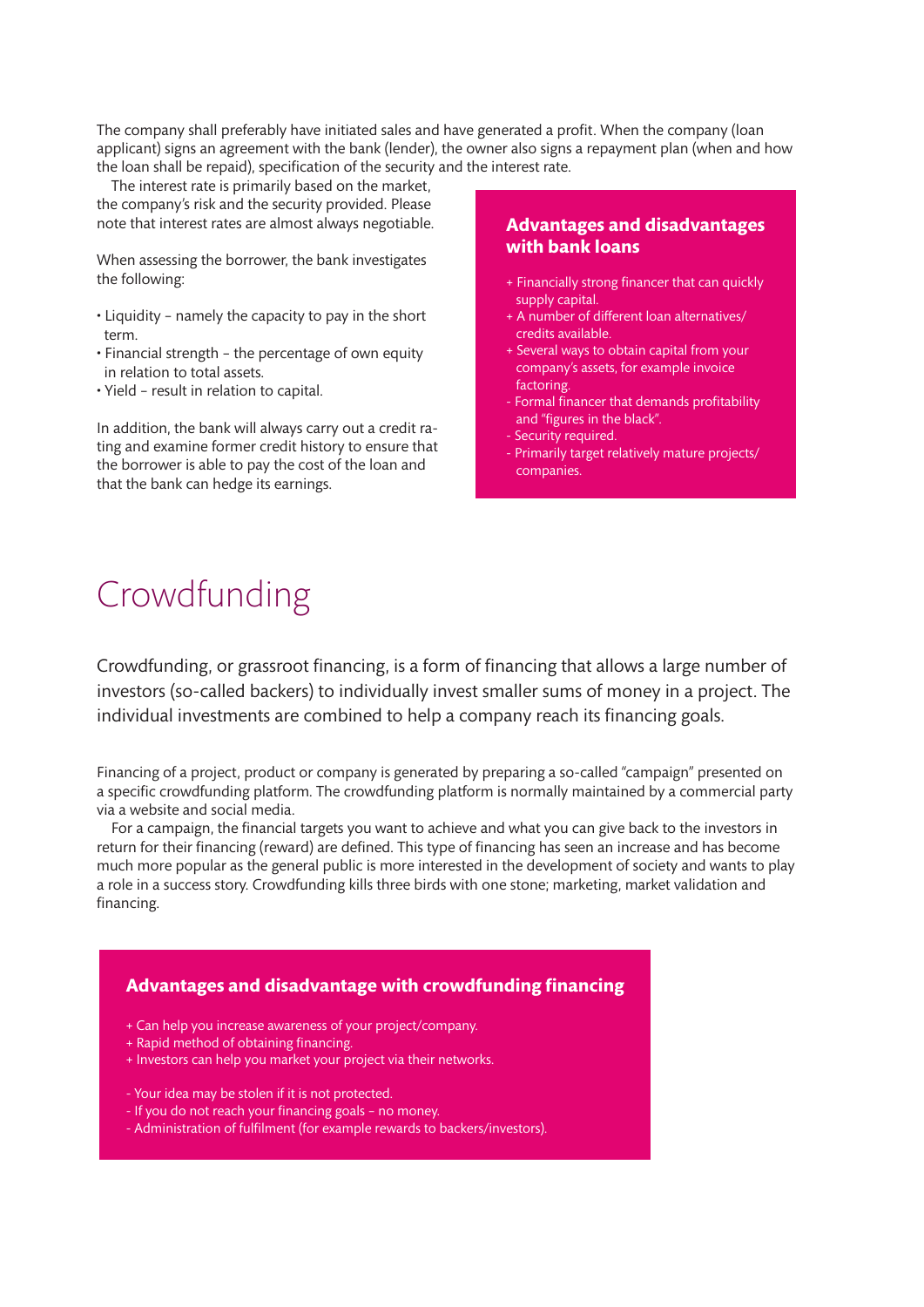### **There are several different forms of Crowdfunding:**

#### *Reward-based crowdfunding:*

Reward-based crowdfunding: This comprises financing of a campaign with economic support from numerous backers in exchange for a reward. This form has developed into the most popular form of crowdfunding. The reward may include objects such as early access to products, VIP treatment, goods etc. Normally, amounts of less than EUR 50,000 are assembled in minor stages.

#### *Donation-based crowdfunding:*

Donation-based crowdfunding implies that persons donate money in return for the positive feeling of having contributed towards something they are passionate about. The act of giving back and the entire benefit to society of making donations are what encourages these individuals to contribute towards projects they feel deserve a repayment.

#### *Loan-based crowdfunding:*

Loan-based (or debt-based) crowdfunding implies financing a company by offering numerous lenders interest in return for a loan. For loans for grassroot financing, lenders are entitled to charge interest during the term of the loan. Normally, amounts of EUR 5,000 to 150,000 are assembled.

#### *Equity Crowdfunding:*

Equity crowdfunding implies financing a company by offering shares and thereby co-ownership in the company in return for financing from a large number of investors. The investors gain ownership in the company and can also provide valuable knowledge and access to networks. This type of crowdfunding may be appropriate for both new companies and more established companies. Normally, amounts of EUR 50,000 to 150,000. are assembled.

### **Costs**

The commercial crowdfunding parties charge a relative fee based on the total sum of money assembled for reward-based campaigns (approximately 6%). A fixed fee is charged for share-based campaigns (approximately EUR 500) included in the listing fee in order to go live with the campaign. There is also a relative fee or success fee (approximately 8%) on the total amount of money assembled by the end of the campaign.

 For loan-based campaigns, crowdfunding websites charge a relative amount (approximately 4%) in addition to a success fee. Moreover, the party behind the crowdfunding platform may charge a minor administration fee on repayments to the lenders. Campaigns that do not achieve the pre-specified threshold value are not normally financed. In such an event, all assembled capital is repaid to the investors, with no cost for the entrepreneur.

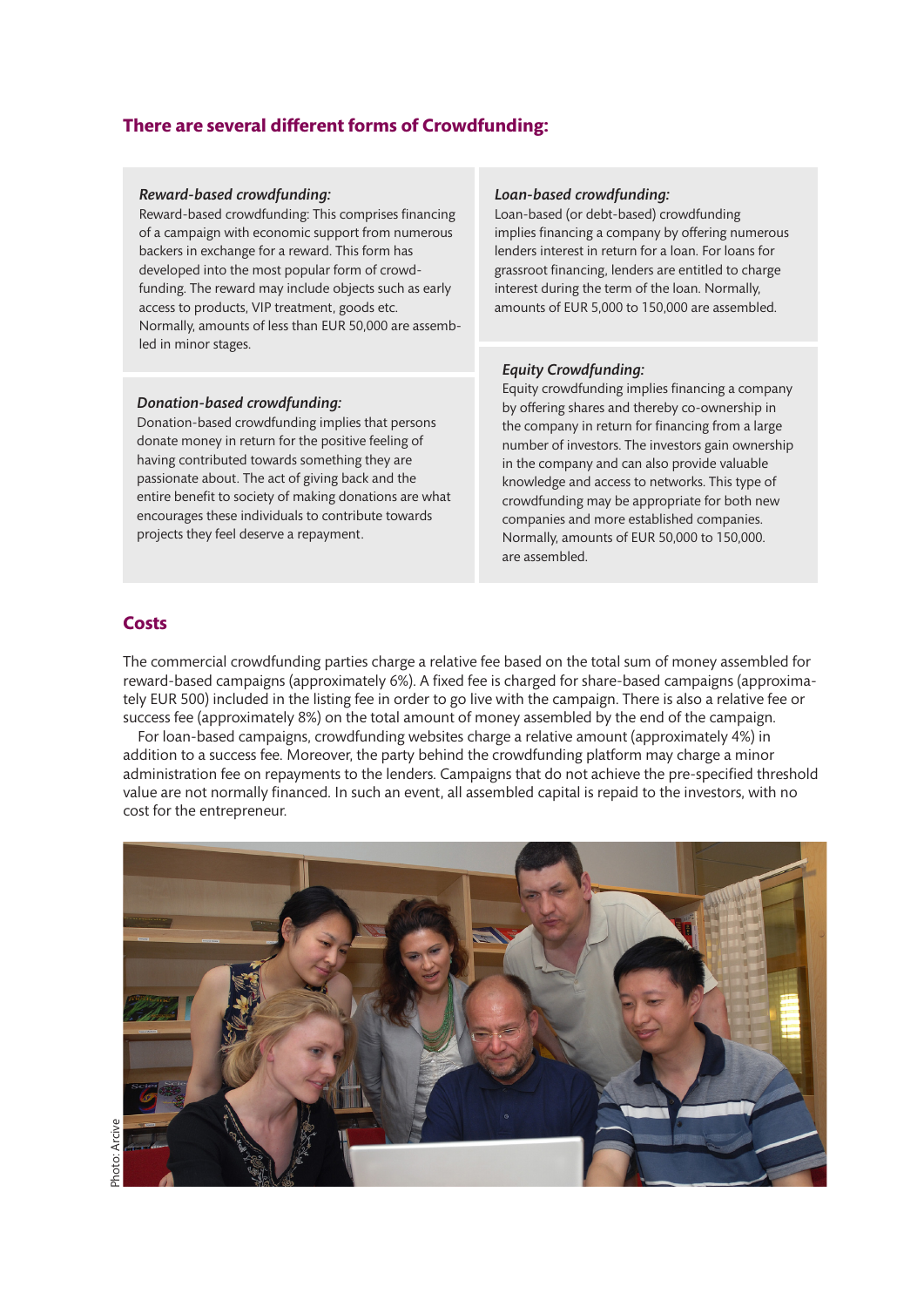# Financing of non-commercial projects

Financing of non-commercial projects differs from financing of commercially-driven projects. The driving forces and purpose for the financers with non-commercial projects is not to maximise return on invested capital, at least not in monetary terms and in the short term.

The purpose behind the financer's investments may instead be ideological, political, humanitarian or to cater for the interests of a certain group. Commercial enterprises may at times decide to display their social responsibility by providing financing for non-commercial projects, "social sponsoring". In such a case, the driving forces are naturally that the investment will provide a return for the company in the long term. As with more commercially-oriented projects, it is naturally important that potential investors in non-commercial projects understand the project, what you aim to do and, not least, how much it will cost.

 The importance of a business plan for a commercial project will be replaced in a non-commercial project by a clear and well-formulated project plan.

A project plan shall contain:

- Problem and background.
- A clear description of how the project will solve the problem (corresponding to product).
- Who is the recipient of the result (corresponding to a target group).
- Who will carry out the work and how (corresponding to business model).
- What resources are required (in the form of time, expertise and capital).

For many investors/financers, it is important to be able to provide arguments for their investments. It is therefore particularly important to describe the different values generated by the project for example, financial or other. In this context, it is important to meticulously investigate the individual's financer's mission, goals and target groups.

Examples of financers of non-commercial projects may be:

- The EU.
- The UN.
- Sida (the Swedish International Development Cooperation Agency).
- Foundations.
- Patient organisations.
- Companies.

### **Advantages and disadvantages with financing of non-commercial projects**

- + Often soft money with attractive and generous terms.
- + Opportunity for pure contributions.
- + Cooperation can result in win-win-situation, for both financer and the individual project.
- Very difficult to find the correct financer.
- Financers often very selective.
- Limited amount of capital available.